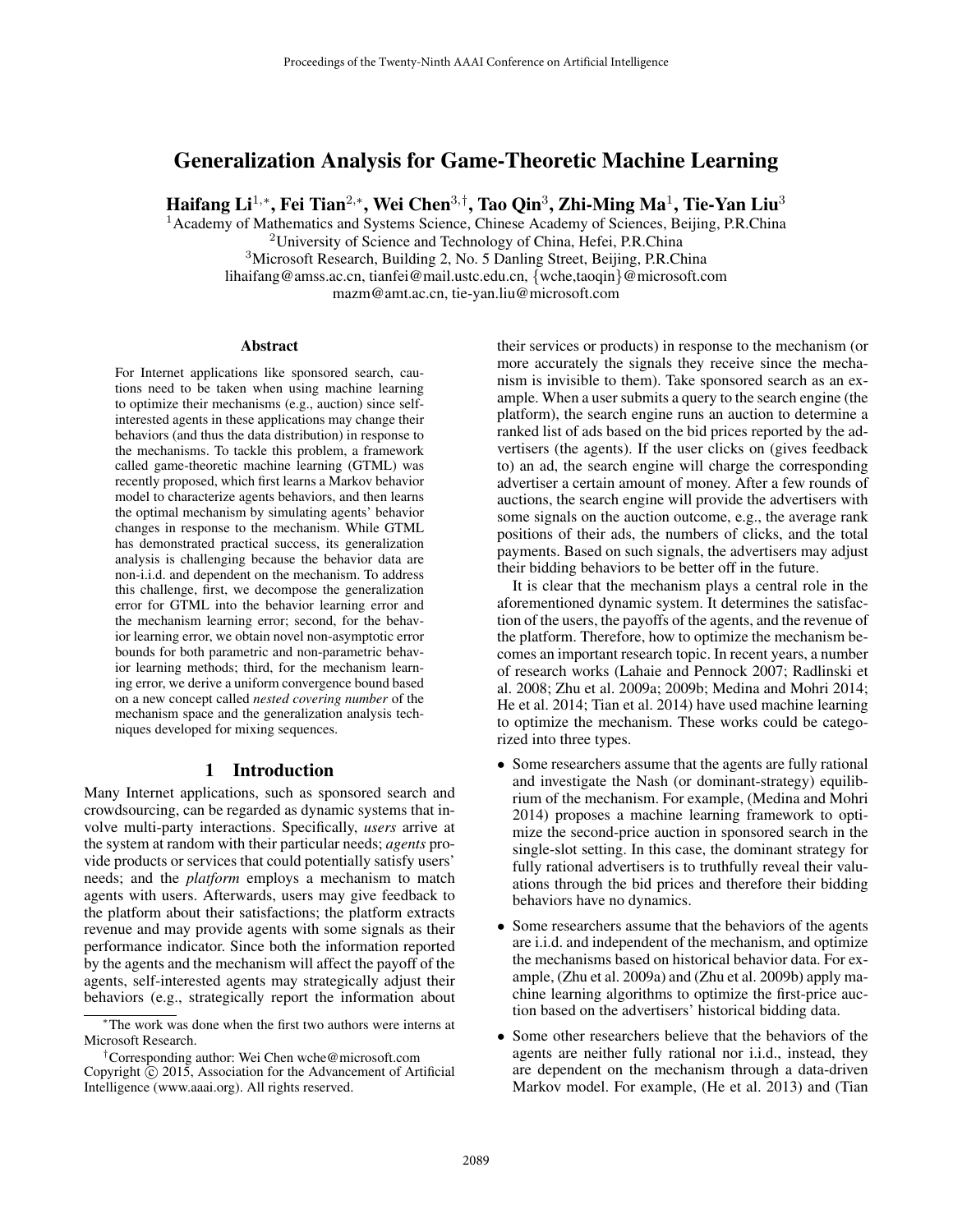et al. 2014) assume that the agents' behavior change is Markovian, i.e., dependent on their historical behaviors and the received signals in previous time periods.

Please note that the assumption in the third type of works is more general, and can cover the other two types as its special cases. According to (Fudenberg 1998), Nash (and also dominant-strategy) equilibrium in many games can be achieved by best-response behaviors, with which an agent determines the next action by maximizing his/her payoff based on the current action profile and mechanism. It is clear that the best-response behaviors are Markovian. Furthermore, it is also clear that the i.i.d. behaviors are special cases of Markov behaviors, where the Markov transition probability is reduced to a fixed distribution independent of the signals and the previous behaviors.

Based on the Markov assumption on agent behaviors, (He et al. 2014) propose a new framework for mechanism optimization, called game-theoretic machine learning (GTML). The GTML framework involves a bi-level empirical risk minimization (ERM): it first learns a Markov model to characterize how agents change their behaviors, and then optimizes the mechanism by simulating agents' behavior changes in response to the mechanism based on the learned Markov model. The GTML framework has demonstrated promising empirical results, however, its generalization analysis is missing in the literature<sup>1</sup>. Actually this is a very challenging task because conventional machine learning assumes data is i.i.d. generated from an unknown but fixed distribution (Devroye 1996; Vidyasagar 2003), while in GTML, agents behavior data have time dependency and may dynamically change in response to the mechanism. As a result, conventional generalization analysis techniques could not be directly applied.

In this paper, we present a formal analysis on the generalization ability of GTML. Specifically, utilizing the stability property of the stationary distribution of Markov chain (Mitrophanov 2005), we decompose the generalization error for GTML into the behavior learning error and the mechanism learning error. The former relates to the process of learning a Markov behavior model from data, and the latter relates to the process of learning the optimal mechanism based on the learned behavior model. For the behavior learning error, we offer novel non-asymptotic error bounds for both parametric and non-parametric behavior learning methods: for parametric behavior learning method, we upper bound the behavior learning error by parameter learning error; for non-parametric behavior learning method, we derive a new upper bound for the gap between transition frequency and transition probability of a Markov chain. After that, we apply the Hoeffding inequality for Markov chains to both of the upper bounds, and obtain the error bound for both parametric and non-parametric behavior learning methods. For the mechanism learning error, we make use of a new concept called *nested covering number* of the mecha-

nism space. Specifically, we first partition the mechanism space into subspaces (i.e., a cover) according to the similarity between the stationary distributions of the data induced by mechanisms. In each subspace, the data distribution is similar and therefore one can substitute the data sample associated with each mechanism by a common sample without affecting the expected risk by much. Second, for each mechanism subspace, we derive a uniform convergence bound based on its covering number (Anthony and Bartlett 2009) by using the generalization analysis techniques developed for mixing sequences. In the end of this paper, we apply our generalization analysis of GTML to sponsored search, and give theoretical guarantee to GTML in this scenario.

To the best of our knowledge, this is the first work that performs formal generalization analysis on GTML, and we believe the methodologies we use have their general implications to the theoretical analysis of other complicated machine learning problems as well.

# 2 GTML Framework

In this section, we briefly introduce the game-theoretic machine learning (GTML) framework. For ease of reference, we summarize related notations in Table 1.

## 2.1 Mechanisms in Internet Applications

Internet applications such as sponsored search and crowdsourcing can be regarded as dynamic systems involving interactions between multiple parties, e.g., users, agents, and platform. For example, in sponsored search, the search engine (platform) ranks and shows ads to users and charges the advertisers (agents) if their ads are clicked by users, based on the relevance degrees of the ads and the bid prices reported by the advertisers. Similar multi-party relationship can also be found in crowdsourcing, where the platform corresponds to Mechanical Turk, the agents corresponds to employers. While we can assume the behaviors of the users to be i.i.d., the behaviors of the agents are usually not. This is because agents usually have clear utilities in their minds, and they may change behaviors in order to maximize their utilities given the understandings on the mechanism used by the platform. As a result, the agents' behaviors might be dependent on the mechanism.

Mathematically, we denote the space of mechanisms as A, and assume it to be compact with distance  $d_A$ . We denote the space of user need/feedback, the space of agent behaviors, and the space of the signals, as  $U$ ,  $B$ , and  $H$  respectively. We assume  $\beta$  and  $\mathcal H$  are both finite, with size  $|\beta|$  and  $|\mathcal{H}|$ , since the behaviors and signals are usually discrete and bounded. For a mechanism  $a \in \mathcal{A}$ , at the t-th time period, agents' behavior profile is  $b_t^a \in \mathcal{B}$ , and a user  $u_t \in \mathcal{U}$  arrives at the system. The platform matches the agents to the user and charges them, according to mechanism a. After that, the platform will provide some signals  $h_t \in \mathcal{H}$  (e.g., the number of clicks on the ads ) to the agents as an indication of their performances. Since  $h_t$  may be affected by agents' behavior profile  $b_t^a$ , mechanism a, and user data  $u_t$ , we denote  $h_t = sig(a, b_t^{\alpha}, u_t)$ , where  $sig : \mathcal{A} \times \mathcal{B} \times \mathcal{U} \rightarrow \mathcal{H}$  is a function generating the signals for agents. After observing

<sup>&</sup>lt;sup>1</sup>In (Tian et al. 2014), authors only studied the generalization ability for behavior learning. Furthermore, their definition for behavior learning error is different from ours, and cannot be applied to the generalization analysis for GTML.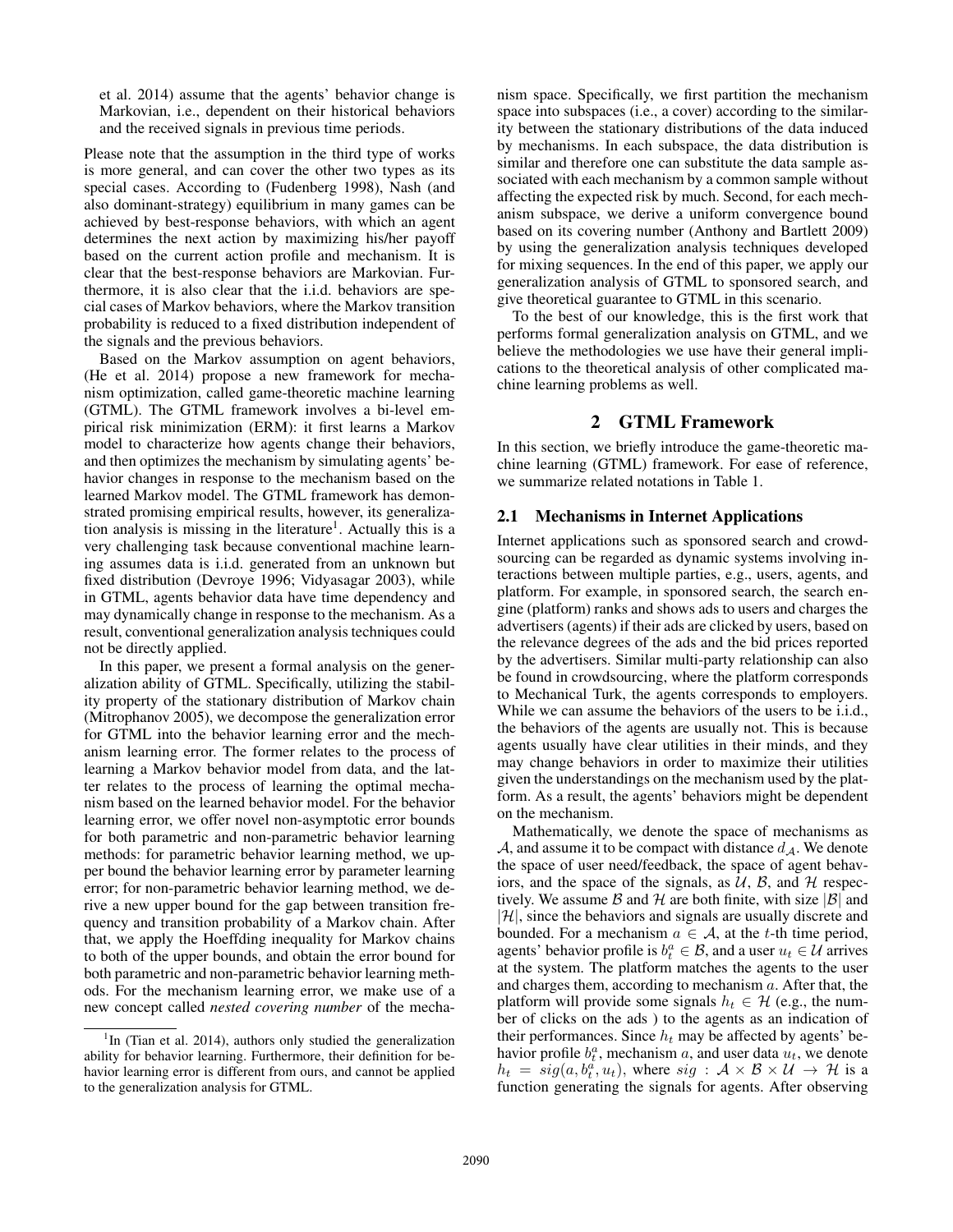$h_t$ , agents will change their behavior to  $b_{t+1}^a$  to be better off in the future.

# 2.2 Markov Agent Behavior Model

In order to describe how agents change their behaviors, the authors of (He et al. 2013) and (Tian et al. 2014) proposed a Markov behavior model. The key assumption made by the Markov model is that any agent only has a limited memory, and his/her behavior change only depends on his/her previous behaviors and signals in a finite number of time periods. To ease the discussion and without loss of too much generality, they assume the behavior model to be first-order Markovian. Formally, given the signal  $h_t$ , the distribution of agents' next behavior profile can be written as follows,

$$
P(b_{t+1}^a|b_t^a, ..., b_1^a; u_t, ..., u_1) = P(b_{t+1}^a|b_t^a, ..., b_1^a; h_t, ..., h_1) = P(b_{t+1}^a|b_t^a, h_t) := M_{h_t}(b_t^a, b_{t+1}^a),
$$

where  $M_h$  is the transition probability matrix of the behavior profile, given the signals  $h \in \mathcal{H}$ .

As mentioned in the introduction, the Markov behavior model is very general and can cover other types of behavior models studied in the literature, such as the best-response behaviors and the i.i.d. behaviors.

#### 2.3 Bi-Level Empirical Risk Minimization

In (He et al. 2014), bi-level empirical risk minimization (ERM) algorithm is proposed to solve the GTML problem. The first-level ERM corresponds to behavior learning, i.e., learning the Markov behavior model (the transition probability matrixes  $M_h(\cdot, \cdot), h \in \mathcal{H}$  from training data containing signals and corresponding behavior changes. The second-level ERM corresponds to mechanism learning, i.e., learning the mechanism with the minimum empirical risk defined with both the behavior model learned at the first level and the training data containing users' needs/feedback.

For behavior learning, suppose we have  $T_1$  samples of historical behaviors and signals  $\{b_t, h_t\}_{t=1}^{T_1}$ . The goal is to learn the transition matrix  $M_h(\cdot, \cdot)$  from these data. In (He et al. 2014) and (Tian et al. 2014), both parametric and non-parametric approaches were adopted for behavior learning. With the parametric approach, one assumes the transition probability to take a certain mathematical form, e.g.,  $M_h(\tilde{b}, b') \propto \exp(-|b' - Aw|^2)$ , where  $A := (b, h, 1)$  is a matrix, and  $A_{i,3i-2} = b_i, A_{i,3i-1} = h_i, A_{i,3i} = 1, i \in \mathbf{Z}$ +,  $b_i, h_i$  respectively denote the behavior data and signal of the  $i$ -th agent. Further, parameter  $w$  is learned by maximum likelihood estimation. With the non-parametric approach, one directly estimates each entry  $M_h(\tilde{b}, b')$  by counting the frequencies of the event  $(b_t = b, b_{t+1} = b')$  out of the event  $(b<sub>t</sub> = b)$  given signal h. No matter which approach is used, we denote the learned behavior model as  $\hat{M}_{T_1}$  for ease of reference.

For mechanism learning, suppose we have  $T_2$  samples of user data  $\{u_t\}_{t=1}^{T_2}$  and a Markov behavior model  $\hat{M}_{T_1}$ , learned as above. The goal is to learn an optimal mechanism to minimize the empirical risk (e.g., minus empirical revenue/social welfare) on the user data, denoted as  $L(a, b, u)$ where  $L : \mathcal{A} \times \mathcal{B} \times \mathcal{U} \rightarrow [-K, 0]$ . For this purpose, for an arbitrary mechanism  $a \in \mathcal{A}$ , one generates  $T_2$  samples of behavior data  $\{b_t^a\}_{t=1}^{T_2}$  in a sequential manner using the Markov model  $\hat{M}_{T_1}$  and  $T_2$  samples of user data. With the  $T_2$  samples of behavior data and user data, the empirical risk of mechanism  $a$  can be computed. To improve the computational efficiency of mechanism learning, in (He et al. 2014), the authors introduce a technique called δ*-sample sharing*. Specifically, given  $\delta > 0$ , in the optimization process, if the distance between a new mechanism  $a$  and another mechanism  $a'$  whose behavior data is already generated is smaller than  $\delta$  (i.e.,  $d_{\mathcal{A}}(a, a') \leq \delta$ ), then one will not generate behavior data for a any more, but instead reuse the behavior data previously generated for mechanism  $a'$ . Therefore, we denote the sample for mechanism a as  $\{b_t^{s(a,\delta)}\}_{t=1}^{T_2}$ , where  $s(a, \delta)$  is equal to a itself or another mechanism satisfying  $d_A(a, s(a, \delta)) \leq \delta$ . Consequently, the empirical risk of mechanism  $\alpha$  is defined as below,

$$
\mathcal{R}_{T_2}(a, \hat{M}_{T_1}, \delta) = \frac{1}{T_2} \sum_{t=1}^{T_2} L(a, b_t^{s(a, \delta)}, u_t).
$$

By minimizing  $\mathcal{R}_{T_2}(a, \hat{M}_{T_1}, \delta)$ , one can obtain an empirically optimal mechanism:

$$
\hat{a}_{T_2} = \arg\min_{a \in \mathcal{A}} \mathcal{R}_{T_2}(a, \hat{M}_{T_1}, \delta).
$$

While GTML and the bi-level ERM algorithm have demonstrated their practical success (He et al. 2013), their theoretical properties are not yet well understood. In particular, given that GTML is more complicated than conventional machine learning (in GTML the behavior data are timedependent and mechanism-dependent), conventional generalization analysis techniques cannot be directly applied and new methodologies need to be proposed.

## 3 Generalization Analysis for GTML

In this section, we first give a formal definition to the generalization error of the bi-level ERM algorithm for GTML, and then discuss how to derive a meaningful upper bound for this generalization error. Finally, we apply our generalization analysis of GTML to sponsored search, and show the GTML in this scenario has good generalization ability.

According to (Tian et al. 2014), for a behavior model  $M$ (such as the true Markov behavior model  $M^*$  and the model  $\hat{M}_{T_1}$  obtained by the behavior learning algorithm), under some mild conditions (e.g., is irreducible and aperiodic), the process  $(b_t^a, u_t)$  is a uniformly ergodic Markov chain for arbitrary mechanism  $a$ . Then given mechanism  $a$  and behavior model M, there exists a stationary distribution for  $(b_t^a, u_t)$ , which we denote as  $\pi(a, M)$ . For simplicity, we assume the process  $\{(b_t^a, u_t) : t \ge 1\}$  is stationary <sup>2</sup>. We define the risk for each mechanism  $\overline{a} \in \mathcal{A}$  as the expected loss with respect to the stationary distribution of this mechanism under the true behavior model  $M^*$ , i.e.,

$$
\mathcal{R}(a, M^*) = E_{\pi(a, M^*)} L(a, b^a, u).
$$

The optimal mechanism minimizing this risk is denoted as  $a^*$ , i.e.,

$$
a^* = \arg\min_{a \in \mathcal{A}} \mathcal{R}(a, M^*).
$$

<sup>&</sup>lt;sup>2</sup>Our results can similarly holds without this assumption.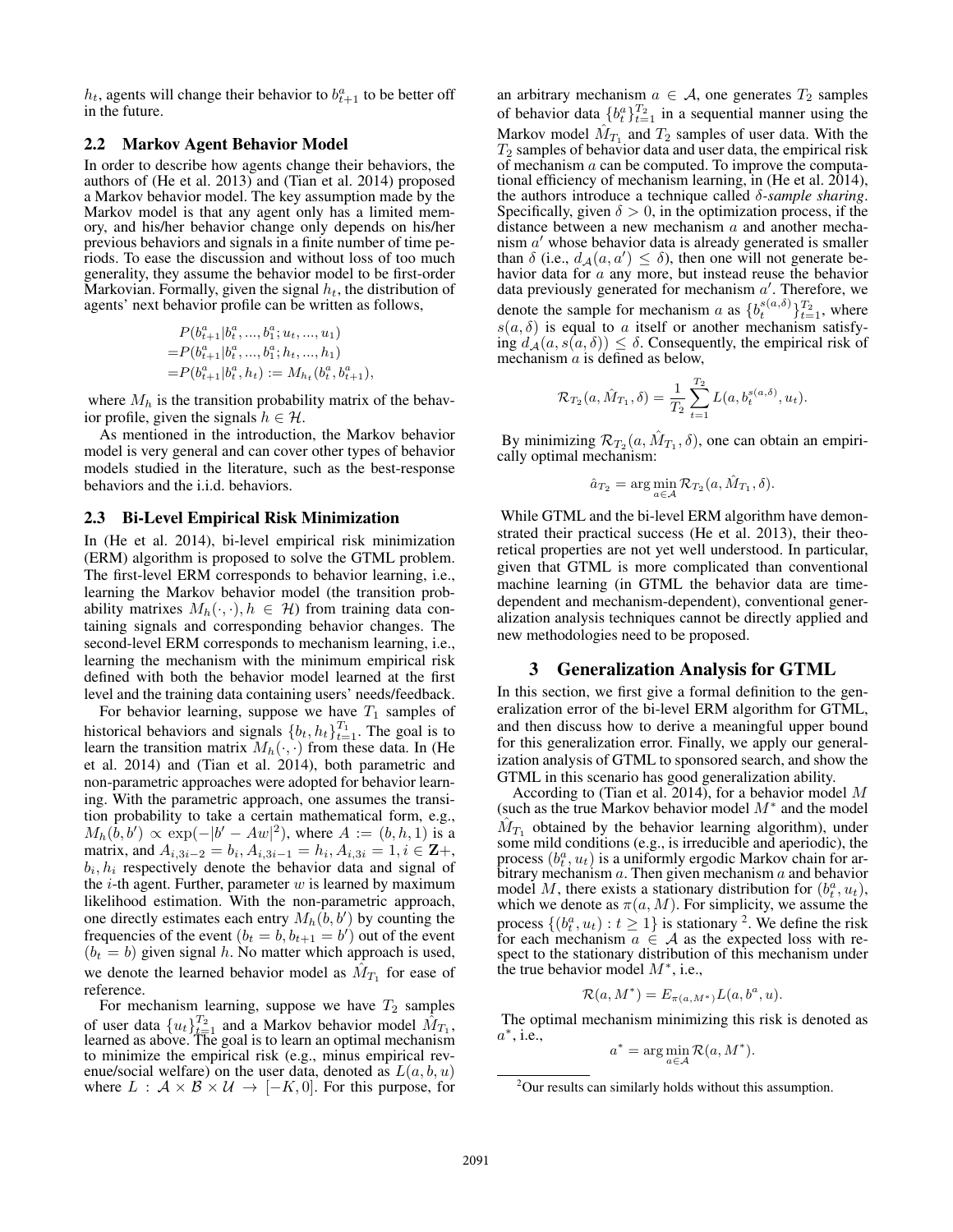We consider the gap between the risk of the mechanism  $\hat{a}_{T_2}$ learned by the bi-level ERM algorithm and the risk of the optimal mechanism  $a^*$ , i.e.,  $\mathcal{R}(\tilde{a}_{T_2}, M^*) - \mathcal{R}(a^*, M^*)$ . We call this gap the generalization error for the bi-level ERM algorithm, or simply the generalization error for GTML.

To ease the analysis, we utilize the stability property of the stationary distribution of uniformly ergodic Markov Chain and decompose the generalization error for GTML into two parts, as shown in the following Theorem. Due to space restrictions, we leave all proofs in this paper to supplemental materials.

Theorem 3.1. *The generalization error of the bi-level ERM*  ${algorithm for GTML R}(\hat{a}_{T_2}, M^*) - \tilde{\mathcal{R}}(a^*, M^*) \>\> can \>\> be$ *bounded as:*

$$
\mathcal{R}(\hat{a}_{T_2}, M^*) - \mathcal{R}(a^*, M^*) \le 2KC(M^*) ||M^* - \hat{M}_{T_1}||_{\infty} + 2 \sup_{a \in \mathcal{A}} |\mathcal{R}(a, \hat{M}_{T_1}) - \mathcal{R}_{T_2}(a, \hat{M}_{T_1}, \delta)|,
$$

*where* K *is an upper bound for loss* L*, and* C(M<sup>∗</sup> ) *is a non-negative constant depending on* M<sup>∗</sup> *.*

For ease of reference, we call the first term  $||M^* \hat{M}_{T_1}$  ||<sub>∞</sub> in the right-hand side of inequality (3.1) *behavior learning error* and the second term  $\sup_{a \in \mathcal{A}} |\mathcal{R}(a, \hat{M}_{T_1}) \mathcal{R}_{T_2}(a,\hat{M}_{T_1},\delta)|$  *mechanism learning error*. We will derive upper bounds for both errors in the following subsections.

#### 3.1 Error Bound for Behavior Learning

In this subsection we derive error bounds for both parametric and non-parametric behavior learning methods. Since the behavior space and signal space are both finite, it is shown in (Tian et al. 2014) that  ${b_{t+1}, b_t, h_t}$  forms a timehomogeneous Markov chain. Furthermore, under regular conditions, the Markov chain is uniformly ergodic, i.e., there exists  $N_0$ , such that the elements in the  $N_0$ -step transition probability matrix of  $\{b_{t+1}, b_t, h_t\}$  are all positive. For ease of reference, we denote the minimum element in this matrix as  $\delta_0$ . Since the mechanism  $a_0$  is fixed in the process of behavior learning, we omit all the super scripts  $a_0$  in  $b_t^{a_0}$ without confusion. Please note that, in (Tian et al. 2014), although authors studied the generalization analysis for behavior learning, their definition on behavior learning error is different from ours and cannot be applied in the generalization analysis for GTML. To be specific, they measure the behavior learning error by the expected behavior prediction loss of the learned behavior model with respect to the stationary distribution under the true behavior model, while we measure behavior learning error in a stricter way by the infinity distance between the learned model and true model.

Parametric Behavior Learning With the parametric approach (He et al. 2014), the transition probability is proportional to a truncated Gaussian function, i.e.,  $M_h(b, b') \propto$  $\exp(-|b' - (b, h, 1)\omega|^2)$  where  $\omega$  is bounded. The parameter is obtained by maximizing the likelihood. We first bound the behavior learning error by the gap between the learned parameter and the parameter in the true model, utilizing the property of maximum likelihood method; then we apply the Hoeffding inequality for uniformly ergodic Markov

chain (Glynn and Ormoneit 2002) and finally obtain the error bound for parametric behavior learning method as shown in the following theorem.

**Theorem 3.2.** For any  $\epsilon > 0$ , we have, for  $T_1 >$  $(2C_1N_0)/(|\mathcal{B}|^2|\mathcal{H}|\delta_0\epsilon),$ 

$$
P(||\hat{M}_{T_1} - M^*||_{\infty} \ge \epsilon)
$$
  
\n
$$
\le 2 \exp\left(-\frac{(T_1\epsilon|\mathcal{B}|^2|\mathcal{H}|\delta_0 - 2C_1N_0)^2}{2T_1N_0^2C_1^2}\right) = O(\exp(-T_1))
$$

*where*  $\delta_0$ ,  $N_0$ ,  $C_1$  *are positive constants.* 

Non-parametric Behavior Learning In the nonparametric behavior learning, we estimate the transition probability  $M_{H_j}(B_i, B_k)$  by the conditional frequency of the event  $b_{t+1} = B_k$  given that  $b_t = B_i$  and  $h_t = H_j$ , i.e.,  $\hat{M}_{H_j}(B_i, B_k) = \frac{\sum_{t=1}^{T_1} 1_{\{b_{t+1}=B_k, b_t=B_i, h_t=H_j\}}}{\sum_{t=1}^{T_1} 1_{\{b_t=B_i, h_t=H_j\}}}$ . The difficulty in analyzing the error of the above estimation

comes from the sum of random variables in the denominator of the conditional frequency. To tackle the challenge, we first derive an upper bound for the gap between conditional transition frequency and conditional transition probability, which does not involve such a sum of random variables, then apply the Hoeffding inequality for uniformly ergodic Markov chain (Glynn and Ormoneit 2002) to this upper bound. In this way, we manage to obtain a behavior learning error bound, as shown in the following theorem.

**Theorem 3.3.** For any  $\epsilon > 0$ , we have for  $T_1 > (2N_0(|\mathcal{B}| +$  $1))/(|\mathcal{B}||\mathcal{H}|\delta_0C_2\epsilon),$ 

$$
P(||\hat{M}_{T_1} - M^*||_{\infty} \ge \epsilon)
$$
  
\n
$$
\le 2|\mathcal{H}||\mathcal{B}|^2(|\mathcal{B}| + 1)e^{-\frac{(C_2T_1\delta_0|\mathcal{B}||\mathcal{H}|\epsilon - 2N_0(|\mathcal{B}|+1))}{2T_1N_0^2(|\mathcal{B}|+1)^2}}
$$
  
\n=  $O(\exp(-T_1))$ 

*where*  $\delta_0$ ,  $N_0$ ,  $C_2$  *are positive constants.* 

## 3.2 Error Bound for Mechanism Learning

In this section, we bound the mechanism learning error by using a new concept called *nested covering number* for the mechanism space. We first give its definition, and then prove a uniform convergence bound for mechanism learning on its basis.

Nested Covering Number of Mechanism Space The nested cover contains two layers of covers: the first-layer cover is defined for the entire mechanism space based on the distance between stationary distributions induced by the mechanisms. The second-layer cover is defined for each partition (subspace) obtained in the first layer based on the distance between the losses of the mechanisms projected onto finite common data samples.

First, we construct the first-layer cover for the mechanism space  $A$ . In mechanism learning, the learned Markov behavior model  $\hat{M}_{T_1}$  is used to generate the behavior data for different mechanisms. For simplicity, we denote the stationary distribution of the generated data as  $\pi(a, \hat{M}_{T_1})$  (or  $\pi_a$  for simplification) and the set of stationary distributions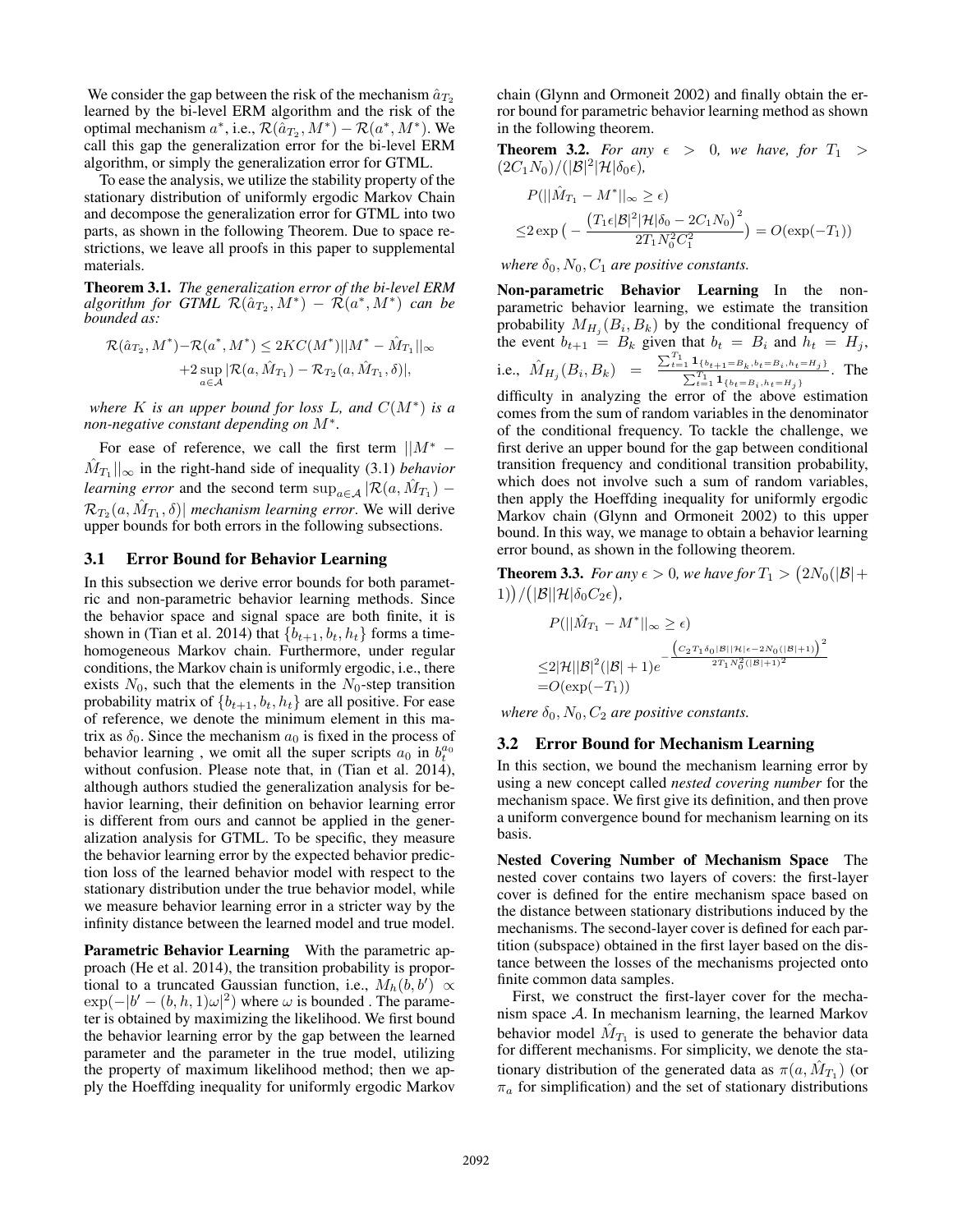for A as  $\pi(A)$ . We define the (induced) total variance distance on A as the total variance distance on  $\pi(\mathcal{A})$ , i.e., for  $\forall a,a' \in \mathcal{A}, d_{TV}(a,a') = d_{TV}(\pi_a, \pi_{a'})$ . For  $\forall \epsilon > 0$ , the smallest  $\epsilon$ -cover of  $\mathcal A$  w.r.t. the total variance distance is cover  $r_{TV} = \{g_1^{\epsilon}, \dots, g_i^{\epsilon}, \dots\}$ , where  $g_i^{\epsilon} \in A$ . That is,  $\mathcal{A} \subseteq \cup_i \dot{B}(g_i^{\epsilon}, \epsilon)$ , where  $\dot{B}(g_i^{\epsilon}, \epsilon)$  is the  $\epsilon$ -balls of  $g_i^{\epsilon}$  with respect to the (induced) total variance distance. We define *the first-layer covering number* as the cardinality of  $cover_{TV}^{\epsilon}$ , denoted as  $\mathcal{N}_{TV}(\epsilon, \mathcal{A})$ . Based on  $cover_{TV}^{\epsilon}$ , we can obtain a partition for A, denoted as  $\{\mathcal{A}_{i}^{\epsilon}\}\$ , where  $\mathcal{A}_{i}^{\epsilon}$  is an  $\epsilon$ -partition of A. When the mapping from mechanism to its stationary distribution is  $\alpha$  uniformly Lipschitz continuous, then  $\mathcal{N}_{TV}(\epsilon, \mathcal{A}) < \infty$ . Because for  $\forall \delta > 0$ , a and  $s(a, \delta)$  belong to the same  $\delta \alpha$ -partition of A. So, considering A is compact, we have  $\mathcal{N}_{TV}(\delta \alpha, \mathcal{A}) \leq \mathcal{N}_{d}(\delta, \mathcal{A}) < \infty$ .

Second, we consider the loss functions for each mechanism subspace  $L \circ \mathcal{A}_{i}^{\epsilon} := \{ L \circ a : \mathcal{B} \times \mathcal{U} \to [-K, 0] | L \circ$ instrumental that  $a(b_i^a, u_t) = L(a, b_i^a, u_t), a \in \mathcal{A}_{i}^{\epsilon}$ , and define its covering number w.r.t. the  $T_2$  common samples  $\{X_{i,t}^{\epsilon}\}_{t=1}^{T_2}$ , where  $X_{i,t}^{\epsilon} = \{b_i^{g_i^{\epsilon}}, u_t\}$  and  $\{b_i^{g_i^{\epsilon}}\}_{t=1}^{T_2}$  are generated by mechanism  $g_i^{\epsilon}$ . Again, we define the second-layer cover as the smallest  $\epsilon'$ -cover of  $L \circ \mathcal{A}_{i}^{\epsilon} \big|_{\{X_{i,t}^{\epsilon}\}_{t=1}^{T_2}}$  under the  $l_1$  distance, i.e.,  $cover_1^{\epsilon'}(L \circ \mathcal{A}_i^{\epsilon}|_{\{X_{i,t}^{\epsilon}\}_{t=1}^{T_2}})$ , and define *the second-layer covering number*  $\mathcal{N}_1(\epsilon', L \circ \mathcal{A}_i^\epsilon, T_2)$  as its maximum cardinality

with respect to the sample  $\{X_{i,t}^{\epsilon}\}_{t=1}^{T_2}$ . In summary, the nested covering numbers for a mechanism space are defined as follows:

Definition 3.4. *Suppose* A *is a mechanism space, we de*fine its nested covering numbers as  $\{\mathcal{N}_{TV}(\epsilon,\mathcal{A}),\{\mathcal{N}_1(\epsilon',L\circ\epsilon')\}$  $\mathcal{A}_{i}^{\epsilon},T_{2})\}\big\}.$ 

Uniform Convergence Bound for Mechanism Learning In this subsection, we derive a uniform convergence bound for the ERM algorithm for mechanism learning. We first relate the uniform convergence bound for the entire mechanism space to that for the subspaces constructed according to the first-layer cover. Then considering that uniformly ergodic Markov chains are  $\beta$ -mixing (Doob 1990), we make use of the *independent block technique* for mixing sequences (Yu 1994) to transform the original problem based on dependent samples to that based on independent blocks. Finally, we apply the symmetrization technique and Hoeffding inequality to obtain the desired bound.

**Theorem 3.5.** *Suppose that the mapping from* A *to*  $\pi_A$  *is* α *uniformly Lipschitz continuous, and the* β*-mixing rate of*  $\textit{Markov chain } \{ (b^a_t, u_t) \, : \, t \, \geq \, 1 \}$  *(denoted as*  $\beta(\breve{a}, m)$ ) is  $algebraical$  (i.e.,  $\beta(a,m)\leq \beta_0 m^{-\gamma},$  where  $\beta_0,\gamma\geq 0, m\in$  $\mathbb{Z}$ *.). For any*  $\epsilon > 0$ *, we have* 

$$
P(\sup_{a \in \mathcal{A}} |\mathcal{R}_{T_2}(a, \hat{M}_{T_1}, \delta) - \mathcal{R}(a, \hat{M}_{T_1})| \ge \epsilon)
$$
  

$$
\leq \mathcal{N}_{d_{\mathcal{A}}}(\delta, \mathcal{A}) \max_{1 \le i \le \mathcal{N}_{d_{\mathcal{A}}}(\delta, \mathcal{A})} (16\mathcal{N}_1((\epsilon - K\alpha\delta)/16, L \circ \mathcal{A}_{i}^{\delta}, T_2))
$$
  

$$
\exp\left(-\frac{(\epsilon - \delta\alpha K)^2}{128K^2} \left[\frac{T_2^{\frac{s}{1+s}}}{2}\right]\right) + \beta_0 \left[T_2^{\frac{s-\gamma}{1+s}}\right]\right)
$$
  

$$
= O\left(\mathcal{N}_{d_{\mathcal{A}}}(\delta, \mathcal{A})\left(\mathcal{N}_1(\epsilon, L \circ \mathcal{A}, T_2)e^{-T_2^{\frac{s}{1+s}}} + T_2^{\frac{s-\gamma}{1+s}}\right)\right),
$$

*where*  $\Box$  *denotes ceiling function,*  $\delta \in (0, \epsilon/(K\alpha))$  *and*  $s \in (0, \gamma)$ .

*Remark 1*: For space restrictions, we only present the bound with specific mixing rate, which is simpler and easier to understand. Without the assumption on the mixing rate, we can also obtain a similar bound, which can be found in Theorem C.1 in the supplemental materials.

*Remark 2*: Although we have to leave the proofs to the supplementary materials due to space restrictions, we would like to point out one particular discovery from our proofs. While the  $\delta$ -sample sharing technique was originally proposed to improve efficiency, according to our proof it plays an important role in generalization ability. Then a question is whether this technique is necessary for generalization ability. Our answer is yes if  $A$  is infinite. Let us consider a special case in which  $\mathcal{U} = \{u\}$  and  $\pi_a \equiv \pi, \forall a \in \mathcal{A}$ , i.e., the behavior model does not rely on the signals. If  $\delta$ -sample sharing is not used, for finite  $T$ ,

$$
1 - P(\sup_{a \in \mathcal{A}} |\frac{1}{T} \sum_{t=1}^T L(a, b_t^a, u_t) - EL(a, b_t^a, u_t)| \ge \epsilon)
$$
  
= 
$$
\prod_{a \in \mathcal{A}} (1 - P(|\frac{1}{T} \sum_{t=1}^T L(a, b_t^a, u_t) - EL(a, b_t^a, u_t)| \ge \epsilon)) = 0.
$$

This implies that mechanism learning without  $\delta$ -sample sharing does not have generalization ability.

*Remark 3*: An assumption made in our analysis is that the map from A to  $\pi_A$  is uniformly Lipschitz continuous. However, sometimes this assumption might not hold. In this case, we propose a modification to the original  $\delta$ -sample sharing technique. The modification comes from the observation that the first-layer cover is constructed based on the total variance distance between stationary distributions of mechanisms. Therefore, in order to ensure a meaningful cover, we could let two mechanisms share the same data sample if the estimates of their induced stationary distributions (instead of their parameters) are similar. Please refer to the supplementary materials for details of this modification and a proof showing how it can bypass the discontinuity challenge. Note that the modified  $\delta$ -sample sharing technique no longer has efficiency advantage since it involves the generation of behavior data for every mechanism examined during the training process, however, it ensures the generalization ability of the mechanism learning algorithm, which is desirable from the theoretic perspective.

#### 3.3 The Total Error Bound

By combining Theorem 3.1, Theorem 3.3, Theorem 3.2 and Theorem 3.5, we obtain the total error bound for GTML as shown in the following theorem.

Theorem 3.6. *With the same assumptions in Theorem 3.5, for bi-level ERM algorithm in GTML, for any*  $\epsilon > 0$ *, we have the following generalization error bound* <sup>3</sup> *:*

$$
P(\mathcal{R}(\hat{a}_{T_2}, M^*) - \mathcal{R}(a^*, M^*) \ge \epsilon) \le O(e^{-T_1})
$$
  
+  $O\left(\mathcal{N}_{d_{\mathcal{A}}}(\delta, \mathcal{A})\left(\mathcal{N}_1(\epsilon, L \circ \mathcal{A}, T_2)e^{-T_2^{\frac{s}{1+s}}} + T_2^{\frac{s-\gamma}{1+s}}\right)\right),$ 

<sup>&</sup>lt;sup>3</sup>Please refer to Theorem C.3 for the total error bound without the assumption on the mixing rate.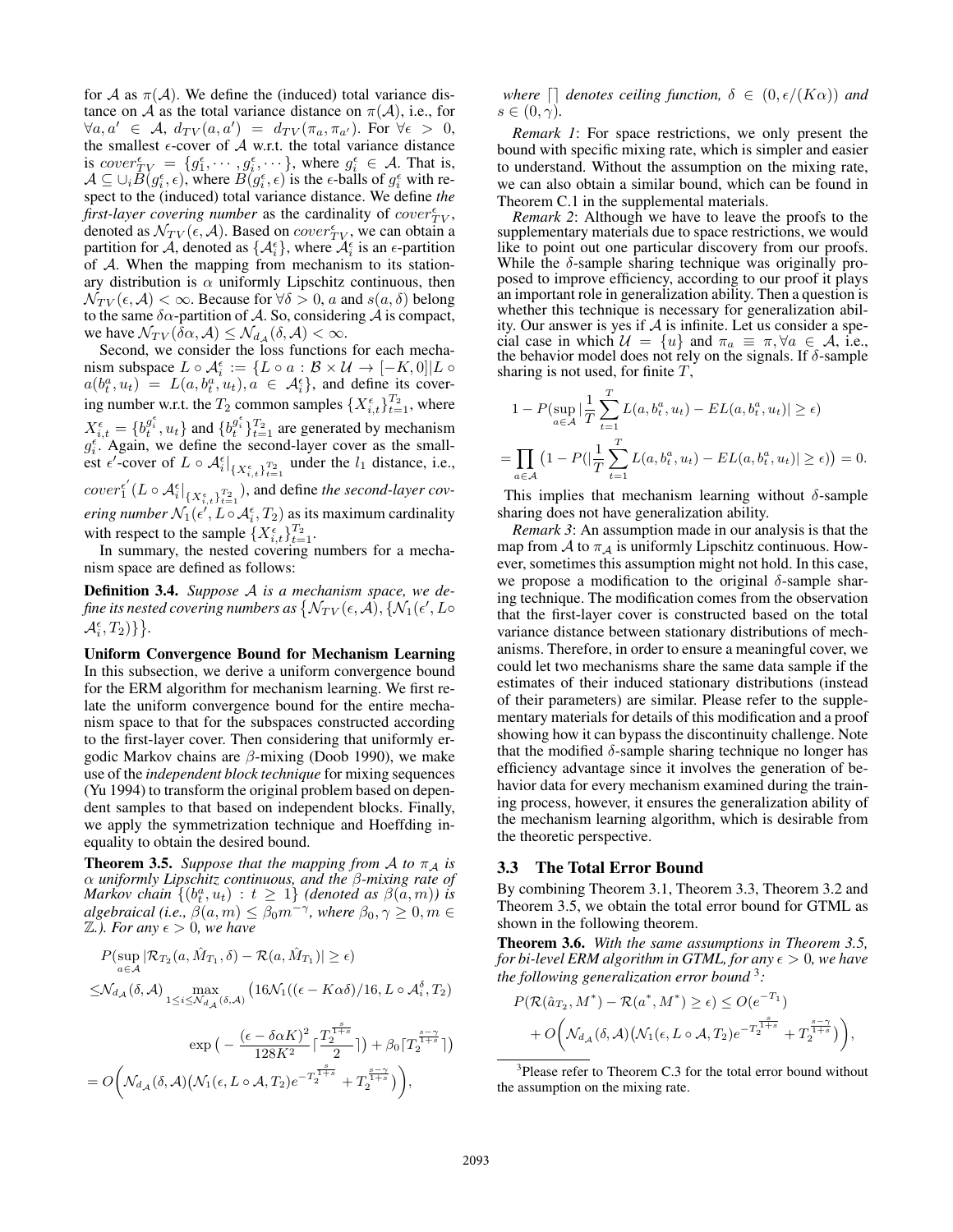*where*  $s \in (0, \gamma)$ *, and*  $\delta \in (0, \epsilon/K\alpha)$ *.* 

From the above theorem, we have following observations: 1) The error bound will converge to zero when the scales of agent behavior data  $T_1$  and user data  $T_2$  approach infinity. 2) The convergence rate w.r.t.  $T_1$  is faster than that w.r.t.  $T_2$ , indicating that one needs more user data than agent behavior data for training. 3) The mechanism space impacts the generalization ability through both its first layer covering number (which is finite) and second layer covering number.

### 3.4 Application to Sponsored Search Auctions

In this section, we apply our generalization analysis for GTML to sponsored search auctions. In sponsored search, GSP auctions with a query-dependent reserve price are widely used (Edelman, Ostrovsky, and Schwarz 2005; Easley and Kleinberg 2010; Medina and Mohri 2014).

When a reserve price  $r \in \mathcal{R}^+$  is used, the GSP auction runs in the following manners. First, the search engine ranks the ads according to their bid prices (here we follow the common practice to absorb the click-through rate of an ad into its bid price to ease the notations), and will show to the users those ads whose bid prices are higher than the reserve price. If the ad on the *i*-th position (denoted as  $ad_i$ ) is clicked by a user, the search engine will charge the corresponding advertiser by the maximum of the bid price of  $ad_{i+1}$  and the reserve price r. For sake of simplicity and without loss of generality, we will only consider two ad slots. Let the binary vector  $c = \{c_1, c_2\}$  indicate whether  $ad_1$  and  $ad_2$  are clicked by users. Then the user data include two components, i.e.,  $u = (q, c)$ , where  $q \in Q$  is the query issued by the user and c records user's click feedback. Denote the bid profile of the shown ads as  $(b^{(1),q}, b^{(2),q})$  (for simplicity we sometimes omit  $q$  in the notation). We consider a query-dependent reserve price, i.e., the auction family is  $\mathcal{A} = \{a : Q \to \mathbb{R}^+\}.$ For a mechanism  $a$ , the revenue of the search engine can be represented as:

$$
Rev(a, b, u) = a(q)c_1 \mathbf{1}_{\{b^{(2)} \le a(q) \le b^{(1)}\}} + (b^{(2)}c_1 + a(q)c_2) \mathbf{1}_{\{b^{(3)} \le a(q) \le b^{(2)}\}} + (b^{(2)}c_1 + b^{(3)}c_2) \mathbf{1}_{\{a(q) \le b^{(3)}\}},
$$

and the loss is  $L(a, b, u) = -Rev(a, b, u)$ .

Since the first layer covering number is always finite and independent of the user data size (i.e.,  $T_2$ ), we just need to bound the second-layer covering number for GSP auctions space with reserve price, which is shown as below.

Theorem 3.7. *For GSP auctions with reserve price, the second layer covering number can be bounded by the pseudodimension (P-dim) of the reserve price function class. To be specific, we have:*  $\forall T_2 > 4|\mathcal{B}|P\text{-dim}(\mathcal{A})$ *,* 

$$
\mathcal{N}_1(\epsilon', L \circ \mathcal{A}_i^{\epsilon}, T_2) \leq (4eT_2K/\epsilon')^{16|\mathcal{B}|P\text{-dim}(\mathcal{A})}
$$

Combine Theorem 3.6 and Theorem 3.7, we get a total error bound for GTML applied to GSP auctions with reserve price in the following theorem, which first gives generalization guarantees for GTML in sponsored search.

Corollary 3.8. *With the same assumptions in Theorem 3.5, for any*  $\epsilon > 0$ *, for GTML applied to GSP auctions with reserve price, we have the following generalization error bound:*

$$
P(\mathcal{R}(\hat{a}_{T_2}, M^*) - \mathcal{R}(a^*, M^*) \ge \epsilon) \le O(\exp(-T_1))
$$
  
+  $O\left(\mathcal{N}_{d,\mathcal{A}}(\delta, \mathcal{A})(T_2^{16|\mathcal{B}|P\text{-dim}(\mathcal{A})}e^{-T_2^{\frac{s}{1+s}}} + T_2^{\frac{s-\gamma}{1+s}})\right),$ 

*where*  $s \in (0, \gamma)$ *, and*  $\delta \in (0, \epsilon/K\alpha)$ *.* 

## 4 Conclusion and Future Work

In this paper, we have given a formal generalization analysis to the game-theoretic machine learning (GTML) framework, which involves a bi-level ERM learning process (i.e., mechanism learning and behavior learning). The challenges of generalization analysis for GTML lies in the dependency between the behavior data and the mechanism. To tackle the challenge, we first bound the error of behavior learning by leveraging the Hoeffding inequality for Markov Chains, and then introduce a new notion called *nested covering number* and bound the errors of mechanism learning on its basis. Our theoretical analysis not only enriches the understanding on machine learning algorithms in complicated dynamic systems with multi-party interactions, but also provides some practical algorithmic guidance to mechanism design for these systems. As for future work, we would also like to extend the idea of  $\delta$ -sample sharing and apply it to improve the mechanisms in other real-world applications, such as mobile apps and social networks.

| Notation                                                                    | Meaning                                                   |
|-----------------------------------------------------------------------------|-----------------------------------------------------------|
| $\mathcal{U}, \mathcal{B}, \mathcal{H}$                                     | Spaces of user need/feedback, agent                       |
|                                                                             | behaviors, and signals                                    |
| $\overline{\mathcal{A},d_{\mathcal{A}}}$                                    | mechanism space and the distance on it                    |
| $u_t, b_t^a, h_t$                                                           | at the t-th time period, under mech-                      |
|                                                                             | anism a, the users' need/feedback,                        |
|                                                                             | agents' behavior, and the signal                          |
| $M_h(\cdot,\cdot)$                                                          | transition probability matrix of agents'                  |
|                                                                             | behavior under signal $h$                                 |
| $\hat{M}_{T_1}, M^*$                                                        | the learned behavior model and the true                   |
|                                                                             | behavior model                                            |
| $\hat{a}_{T_2}, a^*$                                                        | the learned mechanism and the optimal                     |
|                                                                             | mechanism                                                 |
| $\frac{L(a,b,u)}{s(a,\delta)}$                                              | loss function                                             |
|                                                                             | mechanism that is equal to<br>$\boldsymbol{a}$<br>a       |
|                                                                             | another mechanism<br>satisfying<br><sub>or</sub>          |
|                                                                             | $d_{\mathcal{A}}(a, s(a, \delta)) \leq \delta$            |
| $\overline{\pi(a,M)}$                                                       | stationary distribution of the process                    |
|                                                                             | $(b_t^a, u_t)$ with behavior model M                      |
| $\mathcal{R}_{T_2}(a, \hat{M}_{T_1}, \delta)$                               | empirical risk of mechanism $a$ with be-                  |
|                                                                             | havior model $\hat{M}_{T_1}$ by $\delta$ -sample shar-    |
|                                                                             | ing technique                                             |
| $\overline{\mathcal{R}(a,M^*)}$                                             | expected risk of mechanism $a$ with the                   |
|                                                                             | true behavior model $M^*$                                 |
| $d_{TV}(a, a')$                                                             | (induced) total variance distance<br>on                   |
|                                                                             | mechanism space $A$                                       |
| $\overline{\mathcal N_{d_{\mathcal A}}(\delta,\mathcal A)}$                 | covering number of mechanism space                        |
| $\mathcal{N}_{TV}(\epsilon, \mathcal{A})$                                   | A under distance $d_A$ and (induced) to-                  |
|                                                                             | tal variance distance $d_{TV}$                            |
| $\overline{\mathcal{A}_{i}^{\epsilon}}$                                     | the $\epsilon$ -partition of mechanism space $\mathcal A$ |
|                                                                             | according to its first layer cover                        |
| $L \circ \mathcal{A}_i^{\epsilon}$                                          | the loss function class in each partition                 |
| $\overline{\mathcal{N}_1(\epsilon, L \circ \mathcal{A}_i^{\epsilon}, T_2)}$ | covering number for the function class                    |
|                                                                             | $L \circ A_i^{\epsilon}$ under $l_1$ distance             |
| $\beta(a,m)$                                                                | beta mixing rate of Markov chain                          |
|                                                                             | $\{(b_t^a, u_t) : t \geq 1\}$                             |

Table 1: Notations

.